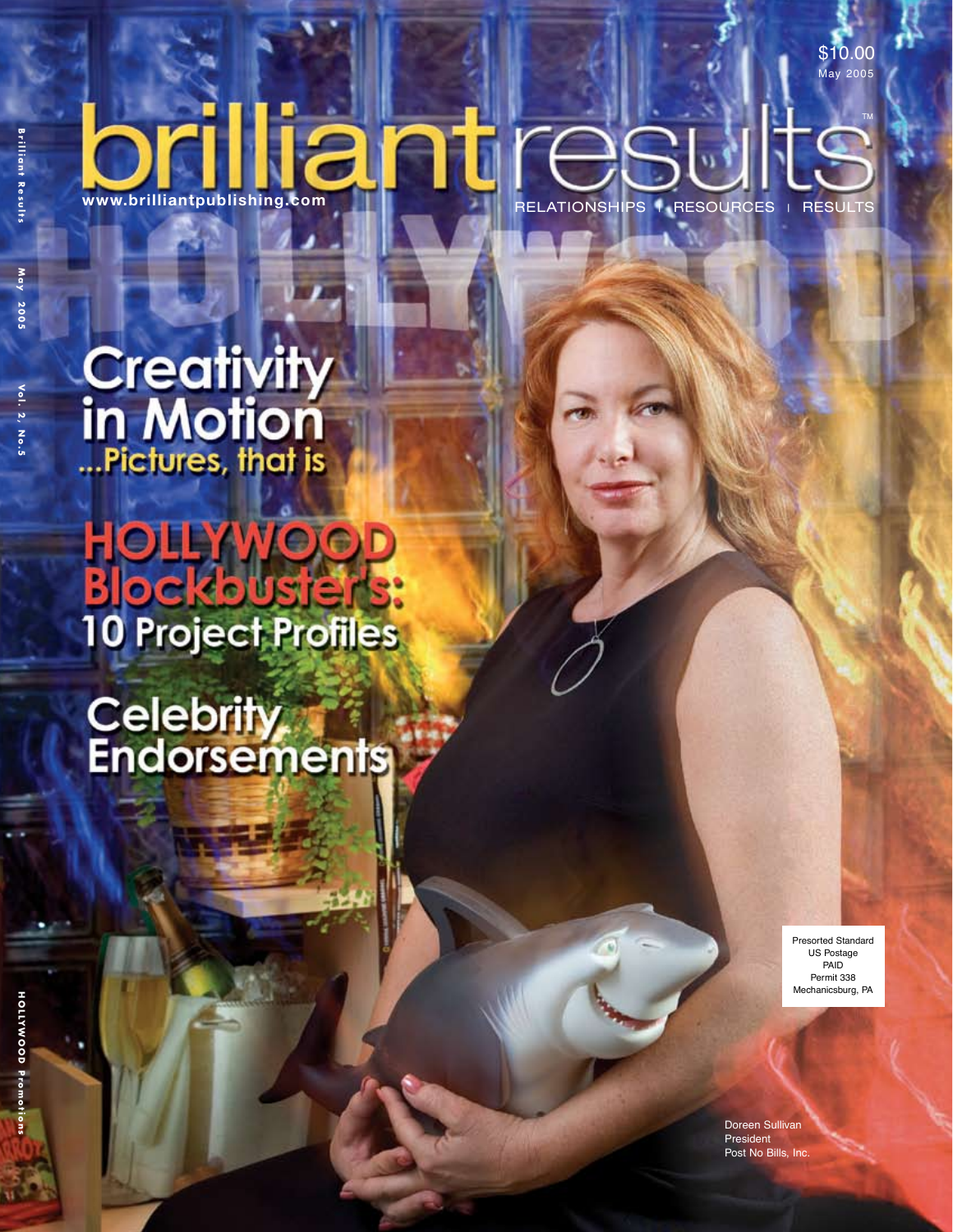RINCE

**WAY BEFORE THE LIGHTS,** camera or action ever start, Hollywood execs spend a lot of time and money thinking about, and working on how to create interest in their big dollar investments a.k.a. "the next blockbuster." Literally hundreds of millions of dollars ride on how the media reacts to the pre-release marketing efforts. Hundreds of millions more depend on how theatre owners respond. Then there are the DVD and video retailers, and of course… at the end of the day, it all depends on what you and I think. But before the next flick ever hits the silver screen, there's a machine at work - a complex machine that can contain as much drama as the movie itself. This machine is made up of many cogs including creativity, promotion, passion, energy, excitement, copy writing, graphic design, manufacturing, distribution and of course timely execution.

In our global quest to bring you face time with the people who make up the machine, we found this month's cover girl, simply known as Doreen – or as we have so lovingly nicknamed her The Queen of the Machine! Doreen Sullivan is the president of Post No Bills, Inc., a merchandising, marketing and product development creative agency who specializes in promotions for Hollywood studios. She is a seasoned, fiery, competitive, perfectionist, creative-genius who personifies all that the direct marketing and promotional merchandise industry can and should be.

There's a great saying in the world of promotional products that says; "When you use this stuff the right way, there is no better, more effective advertising dollar a company can spend. However when used incorrectly, it's a complete and total waste of money."



### **PICTURES, THAT IS** CREATIVITY IN A **PICTURES, THAT IS** CREATIVITY IN MOTION... *By Pierce Roberts*

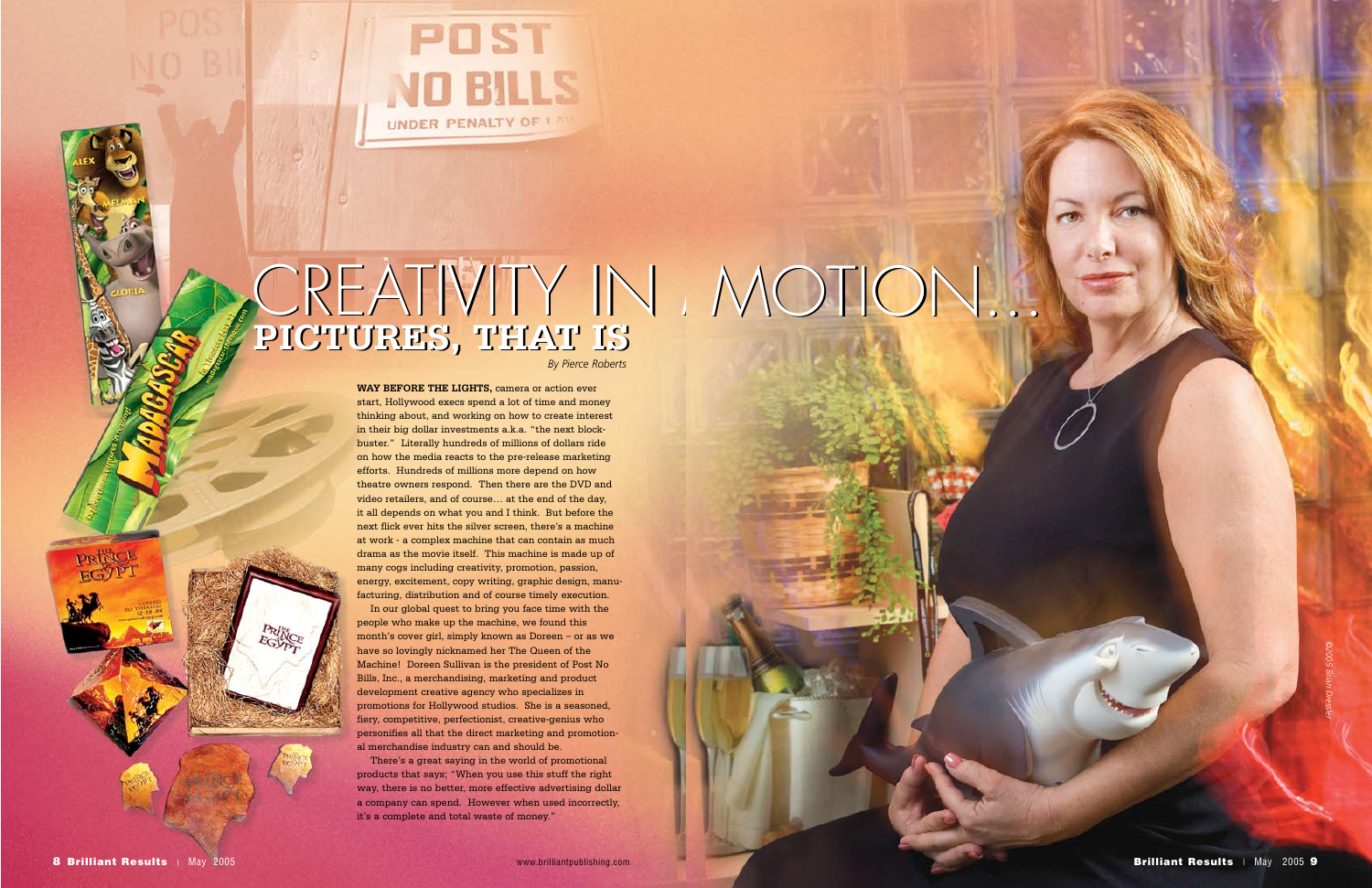Now, while Doreen and her dream team at

Post No Bills are certainly not the only players in the game, it's pretty safe to say they are kind of like the New York

## **DO NOT DISTURB IAUNTING** COMING SOON TO<br>VIDEO AND DVD

PLEASE **EXORCISE THIS** 

ROOM!

THE **IAUNTING COMING SOON TO**<br>VIDEO AND DVD

Yankees of the Hollywood promotion world. Some of Hollywood's best ideas have come out of this think tank that is oddly enough based in Columbia South Carolina. But don't let the location fool you – check out this list of little movies you may have heard of in which the Post No Bills team created the buzz: Shark Tale, Shrek, Finding Nemo, Monsters

Inc., Antz, Atlantis,

Small Soldiers, Jurassic Park, The Lost World, Fargo, Meet Joe Black, Back to the Future, American Beauty, The Bourne Supremacy, Mission: Impossible, Tomorrow Never Dies, Thomas Crown Affair, Bull Durham, Legally Blonde, Road Trip and American Pie… Just to name a "few".

So as usual, it is our goal again this month to drill down into one industry (this month its the movie industry) to show all businesses in all industries what the leaders in that area are doing. We do this with the hope that you, our readers can get some good ideas about what works when developing campaigns for your company.

DS: Well... would it be a bad thing to start by admitting I am a high school drop out? Yep, it's true. I actually quit school to work with my father on constructing sets for Hollywood movies. While it sounded glamorous, the brutal truth is I was not really prepared for the tasks to which I was assigned as a member of my father's crew. The word nepotism seemed to have escaped his vocabulary when I was routinely assigned to tasks such as pulling weeds from a hillside to make it more "photogenic" for the impending shoot. I recall I could have easily quit, but I said to myself "I will become the best damn weed-puller of all time." Apparently, my dogged attitude and my pursuit of excellence struck a chord with the head of the crew and he began to entrust me with increasingly more important tasks. Eventually, I started driving the equipment from site to site.

### BR: Tell our readers a little about who Doreen Sullivan is.

DS: I'd be honored! In 1987, I moved to New York City and started Post No Bills, Inc. with only \$5,000 in seed money. The company was created to specialize in merchandising, marketing and product development. From '87 to '91 we primarily focused on the music industry. The first client we bagged was RCA and the first sound track we promoted was for the movie Dirty Dancing. Our little company grew to a point where we were working with all the major record labels and became "the source" for promoting developing artists. Post No Bills has worked with a diversity of musicians from Miles Davis to Melissa Etheridge to a list that

After having worked on the road for a number of years (while building invaluable networking contacts in show business) I decided to wise up and go back to school. I ultimately graduated from UCLA's Theater school in 1986.

#### BR: Tell our readers about Post No Bills as a company.

DS: I have been told one of my God given talents is seeing things more uniquely than other people. Many of us see the same things all the time. Most of us just walk on by. Some people take notice, but don't take action. Some of us see opportunity and act upon our vision. This was the case with naming the company. I was standing in New York City looking around and kept seeing those spray painted signs that read "Post No Bills". I figured "what the hell"… Just imagine all this free advertising if I actually decided to make that the name of my company?! The rest was history…

**DS:** The truth is we have accumulated numerous awards for our creative work and the results it has generated, however I am most proud of our Hollywood Key Art Award (which is like the Grammy's or Emmy's for the marketing industry). Our Collector's Edition Elvis guitar packaging (which contained seventeen lost Elvis

reads like the "Who's Who of Contemporary Music". Try U2, Bruce Hornsby, Buster Poindexter, Natalie Cole, Will Smith, Britney Spears, R. Kelly, the Back Street Boys and Avril Lavigne as artists on a professional resume. During those years in NYC, our work in the music industry caught the attention of corporate America and we began to do work for such prestigious firms as Phillip Morris and Merrill Lynch.

In early 1991 I moved to South Carolina to start a family and live a more laid back life style. I was absolutely sure that none of the businesses I had worked so hard to develop would follow me, but fortunately I was wrong. Our great clients hung in there, and we began to attract local corporate

clients as well, including Blue Cross-Blue Shield, Michelin and the Red Cross.

 $\bullet$ 

**O THE FAMILY MANO** 

1993 was a year of important change. Paramount Pictures sought out Post No Bills to promote their upcoming movie Milk Money. This project is one of the profiles highlighted in this article, but it's important to note that Milk Money was the beginning of great projects to come. Since that time we have worked on literally hundreds of blockbuster movies including; First Wives Club, Indecent Proposal, Antz, Small Soldiers, Peacemaker, American Beauty, Almost Famous, Shrek, Chicken Run and Shark Tale.

Today DreamWorks and other Hollywood power brokers regularly count on Post No Bills to support their success. Our client list continues to be a "who's who" in Hollywood including; DreamWorks, MGM (now Sony), TBS, Universal, Paramount, Warner Bros., Columbia/Tristar, Twentieth Century Fox, Time Warner Cable, Cartoon Network, TNT, MTV and many others.



It is important to note that while we have a definite core competency in the entertainment industry, our corporate accounts also continue to grow and develop with clients like Bridgestone, Dewar's, BellSouth, Colonial Life, Wachovia, United Way and Nations Bank.

At this point I just consider myself to be unbelievably fortunate for being able to be on this amazing ride I am experiencing.

### BR: Where did the name "Post No Bills" come from?

### BR: Tell us about some of the awards you have received?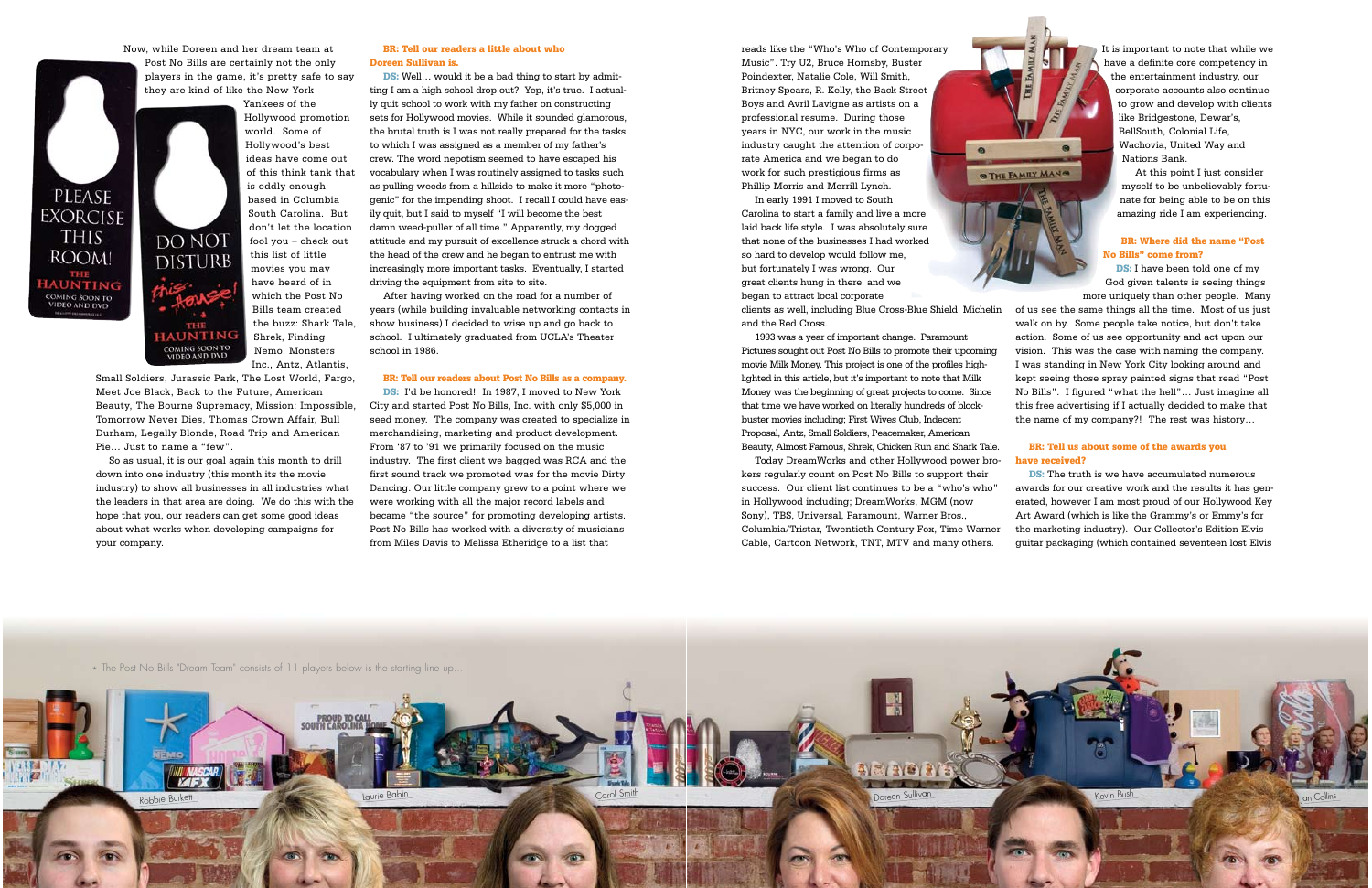$\underset{_{\text{03}\rightarrow\text{02}\rightarrow\text{00}}}{\bigcirc}$ 

**BY DESIGNATION** 

of the promotion and build interest to a peak. The simplest form of a sequential

mailing is a puzzle, where you send one piece per week **SPAGEBALLS** (or whatever time increment), and when the recipient receives the last piece they will then understand the complete story, or obtain the complete offer. A more complex version of this is something like the Shark Tale or Chicken Run promotions we did, which you can read more about in the

**FRAGEBALLS** 

**FINETOILET ALLS** 

*SPAGEBALLS* 

project profiles part of this interview. **Stimulate the Senses.** That little

element that is 3D and interactive can make a huge difference in how the product is received. Does it talk to you, does it light up, does it have a unique feel, is it scented or is it edible… and of course the marketing strategy team needs to determine how does the "sense" element tie into the overall theme of the campaign.

**DS:** I probably spend more money than anyone else in this field on research. We are constantly researching new products, suppliers, packaging options, etc., and we have a full time person that does nothing but manage that information. I personally study color trends, new fabrics and new fashion trends. I have friends in retail who will show and tell what's coming. And I subscribe to more fashion, entertainment and trade magazines than one person should be allowed. To develop cutting edge solutions you have to have a good grasp of what's going on at the cutting edge.

**Make Them Feel Special.** When the recipient is made to feel special the promotion is always better received because it connected at an emotional level. You can make someone feel special by personalizing the item(s) with their name. You can make it a "limited edition" or "collectors" item. Or you can incorporate a special offer that is only available to those who were personally selected to be receiving the promotion.

**DS:** As a society we are all completely and totally overwhelmed with people trying to get our attention. There is so much research now that supports the growing trend of one-to-one (i.e. direct) marketing over a "mass" approach. I think there is no doubt that direct marketing will continue to grow in

### BR: How do you source your products and determine "what's hip"?

**DS:** Again, I consider myself very fortunate to be servicing the industries we service. It's fun, creative and rewarding. I truly enjoy all the work we do and am grateful for the clients we have. One of the best examples I can give you though is DreamWorks. Let's just put it this way… You have people whose approach is "what can you do for me", then you have people like my clients at DreamWorks who say "what can I do for you to help you help me?" These are very different styles I'm sure you get my drift.

#### BR: What do you see as the future of direct marketing?

popularity amongst corporate marketers. The real question is what form those efforts will take. The logical answer would seem to be integrated strategies that tie the kind of work our company does today with technology. For example, using text messaging and e-mail marketing to reach a specific demographic / target audience, then getting them to take action in order to receive special gifts or exclusive offers. Those should be exciting concepts for marketers everywhere!

### BR: What does the perfect client look like?

#### BR: Summary

Sullivan attributes her success to a simple set of ingredients; one part initiative, two parts energy, three parts passion, and four parts attention to detail. Its usually a little thing that makes the difference. Often times the detail components don't add a lot of cost but they do add tremendous impact. At the end of the day its all about getting noticed. No matter how good your ON OVD MARCH 22 2005 product or service is, if no one knows about it no one will be buying it. As "The Queen" would say, "Building their buzz builds their brands, which builds their bottom line! Every special promotion needs that

intangible "cool factor" some way for your product to jump out and connect with the consumer over and above all of the clutter."

*As a special part of this unique interview, the next few pages will outline 10 Post No Bills promotions that were highly visible and highly successful. Check them out, and enjoy the unique insight. We hope they enable you to see what is possible and inspire you to stand out from the clutter when developing your marketing strategies.*

### **10 TOP HOLLYWOOD** Project Profiles

This is where it all started for Post No Bills in the Movie industry. Back in 1993 Paramount called after seeing some of the work they had done in the music industry. They sent the script. It was a romantic comedy that would star Melanie Griffith and Ed Harris. The story is about a 12 year-old and his two buddies who save up their milk money and head into the city in search of a woman who will show them her private parts. After Griffith (a hooker) agrees to do so, a series of events occur in which the kids decide she would make a great step mom, so they proceed to play matchmaker for the 12-year-old's dad.

In Hollywood at that point in time it was all about putting the movies key art (a.k.a. the movie poster art) on T-shirts. "I recall the studio wanted to have a Tshirt produced to send out to the media

as a pre-release gift, but they didn't want to just do another T-shirt," said Sullivan. So the PNB team determined that packaging could be the key, and off they went to the Coburg dairy, an actual local working dairy farm. They convinced the factory to stop bottling production for an evening to produce authentic Milk Money milk containers that would have the T-shirts rolled up inside. "This was our first run at a true understanding just how important the packaging was," said Sullivan. "We realized it gave us four big panels to print copy about the movie and the promotion. We also included about \$0.35 worth of change in every package to tie into the name of the movie, but more importantly to tie in the 'senses'. Recipients could hear the money jingling inside this sealed milk carton, which peaked their curiosity to open it up." The entire promotion came in around \$10 per recipient.

To date, this has been one of PNB's most identifiable promotions – The Shrek hand-held mirror. It is a solid pewter, light up, talking mirror that was developed to promote the first Shrek movie. DreamWorks requested we create a hand held talking mirror. "The challenge was they needed them quickly, so there was not enough time to have them manufactured overseas," said Sullivan. "With our experience in product design and manufacturing we had it created in several components. The pewter was made in Rhode Island, the voice chip made in Hong Kong and the light was imported from China. Our fulfillment center then literally hand assembled and manufactured all of these elements in our warehouse. We even brought in special labor that knew electronics. The result is an absolute showstopper piece - one of those amazing products that you can look back on with great pride. When the recipient looked in the mirror the light would come on and a Shrek audio chip would say, "Mirror mirror on the wall –what summer movie will beat them all –

Shrek – opening in theatres, May 2001".

The original order was for only 2,500 pieces to be sent to the media in the U.S.. The response was so big that DreamWorks had 5,000 more produced to distribute to the International Press.

### **Interesting Facts:**

- Did you know… Chris Farley was originally cast as Shrek and even recorded the dialogue. However, after his death, the role was given to fellow Saturday Night Live performer, Mike Myers.
- Jim Lange, the original host of the Dating Game, as well as Jimmy Fallon recorded the voice of the magic mirror. However, no one could top Chris Miller, a storyboard artist, whose voice was in the temp track.
- In Yiddish, Shrek means monster (from the German for terror or fright).

### #1 MILK MONEY



### #2 SHREK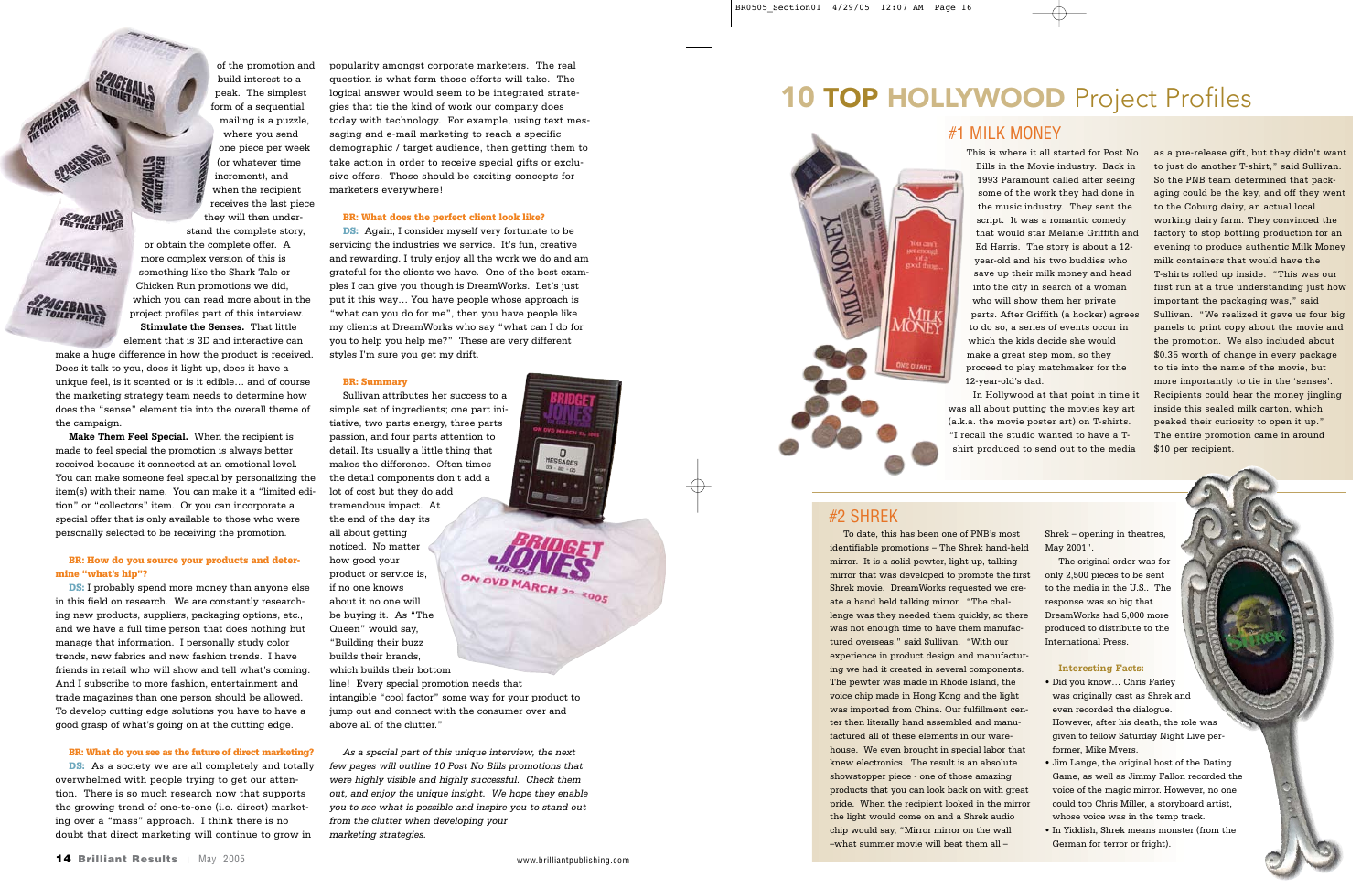Here at Brilliant Results, this is probably our favorite example of a creative sequential promotion (which is probably why it's featured on our cover!). Whenever you have a layered or more complicated marketing message, sequential promotions allow the company several opportunities to "spoon feed" the information to the target audience.

In this case, you have the biggest all-star cast ever to do an animated feature. Once the studio determined that to be one of the strong selling features, the PNB dream team went to work. The end result was this molded plastic carrying case shaped like the Lenny the shark character in the movie. When you open the case the inside reveals a set from the movie. Then each month the target audience (the media) would receive a figurine of a different character that was designed to be placed in the mini-movie-set case. "Once again, the packaging gave us six panels of space to explain the character and promote the upcoming launch," said Sullivan. "This enabled us to take 12 months to introduce each element and character instead of trying to cram it all in their heads at one time. In addition, it built 12 months worth of suspense

Another incredible S<sup>3</sup> campaign! When you want your message to be top of mind, you want something that will sit on their desk for a long time. The ultra-creative Chicken Run promotion did exactly that! The Chicken Run promo is actually what hatched (pun intended) the idea for the Shark Tale piece. The concept included sending each recipient an actual egg carton that was custom printed with the movie logo (note to self… wonder if it was the same poor dairy farmer who allowed the PNB team to do milk cartons a dozen years earlier was the lucky guy who got to do custom egg cartons). Each month the recipients received a ceramic egg that adorned an image of one of the characters. Each individual egg showed up in box that was stamped "Fresh From Tweedy's Farm, and was decorated with the films key art, and let me tell you… sending delicate ceramic eggs around the country one at a time is no small feat! At the end of the 12 month campaign, the recipient had a full set of the finest quality ceramic eggs that depicted

towards the opening, and in perfect S3 fashion it made the recipients feel very special to have received the limited edition, collectors set."

222

### **#4 CHICKEN RUN**

the entire cast in a full egg car-

ton. I can promise you that egg carton and its contents are still gracing the offices of some of the most powerful media moguls in the world today!

Side note: During the course of this campaign DreamWorks received a frantic call from Mel Gibson saying that someone had stolen one of the eggs out of his office and wanted to know if there was any way possible to get him a replacement. Since it was Mel… they obliged.

### **10 TOP HOLLYWOOD** Project Profiles

### **10 TOP HOLLYWOOD** Project Profiles

### #3 SHARK TALE

**ERNIE & BERNIE** 

OK, this one is a bit of a challenge to write, and is not intended for readers under the age of 18. The question; What do

you do when the studio kicks out a movie about a bunch on young guys who take a summer trip to Europe with the single goal of having wild sex in every country? Alright, so perhaps the movie was described in a more "P.C." way by reviewer Roland Zwick when he said "Euro Trip is a cheeky little sex farce that is far more endearing and amusing than it has any real right to be." Think of this as basically "International Pie," with four high school grads spending their final summer before college on

a wild ride through Europe.

PNB's mission, should they chose to accept it… promote this movie! Cover all the bases, and cover all the…well… you know where this is going…

The approach? Why 100,000 custom condoms of course! Given the circumstances, the custom packaging had incredible creative copy featuring tags like;

- When in Paris, protect your oui, oui
- When in Italy, sleeve your salami
- When in Berlin, don't let your weiner get schnitzeled
- When in London bag your banger

These uniquely packaged "love gloves" were distributed with post cards from all of the European hot spots. The post cards announced the release date and had other clever copy as well. The distribution approach was equally as creative using "street teams" to give away the promotional packages at concerts, colleges, bars, etc. all throughout the country.

As Doreen Sullivan mentioned in the interview, this award-winning project is one she is quite proud of, and she should be. It won the Hollywood Key Art Award (which is like the Grammy's or Emmy's for the Hollywood marketing industry) actually beating out Disney's Cinderella Packaging and the Star Wars Trilogy packaging. This life-size collector's edition Elvis guitar case was the packaging for eighteen lost Elvis videos. Other unique features included a hidden pocket with never before seen photos of Elvis, and a folder made of crushed velvet from inside the case containing literature explaining the package and its contents. "MGM home video came to us wanting creative packaging," said Sullivan. "We just tried to help them rise above the clutter."

As is typical with PNB projects, no attention to detail was overlooked. Sullivan actually went to a real guitar case manufacturer to have them customize this product. Everything from the crushed velvet interior, to the brass closures and even the road decals on the case were all custom and authentic.

The piece was designed to create a package set that would not only generate a lot of media buzz to help promote sales, but to be a one of a kind collector's item for the ultimate Elvis Fan. Each unit was consecutively numbered as only 5,000 were produced. The piece retailed for \$350, and sold out. It can be difficult to put a specific dollar ROI to the intangible "cool" factor, but whenever you go there the result always seems to be powerful.

### #5 EURO TRIP



### #6 ELVIS - THE LOST VIDEOS